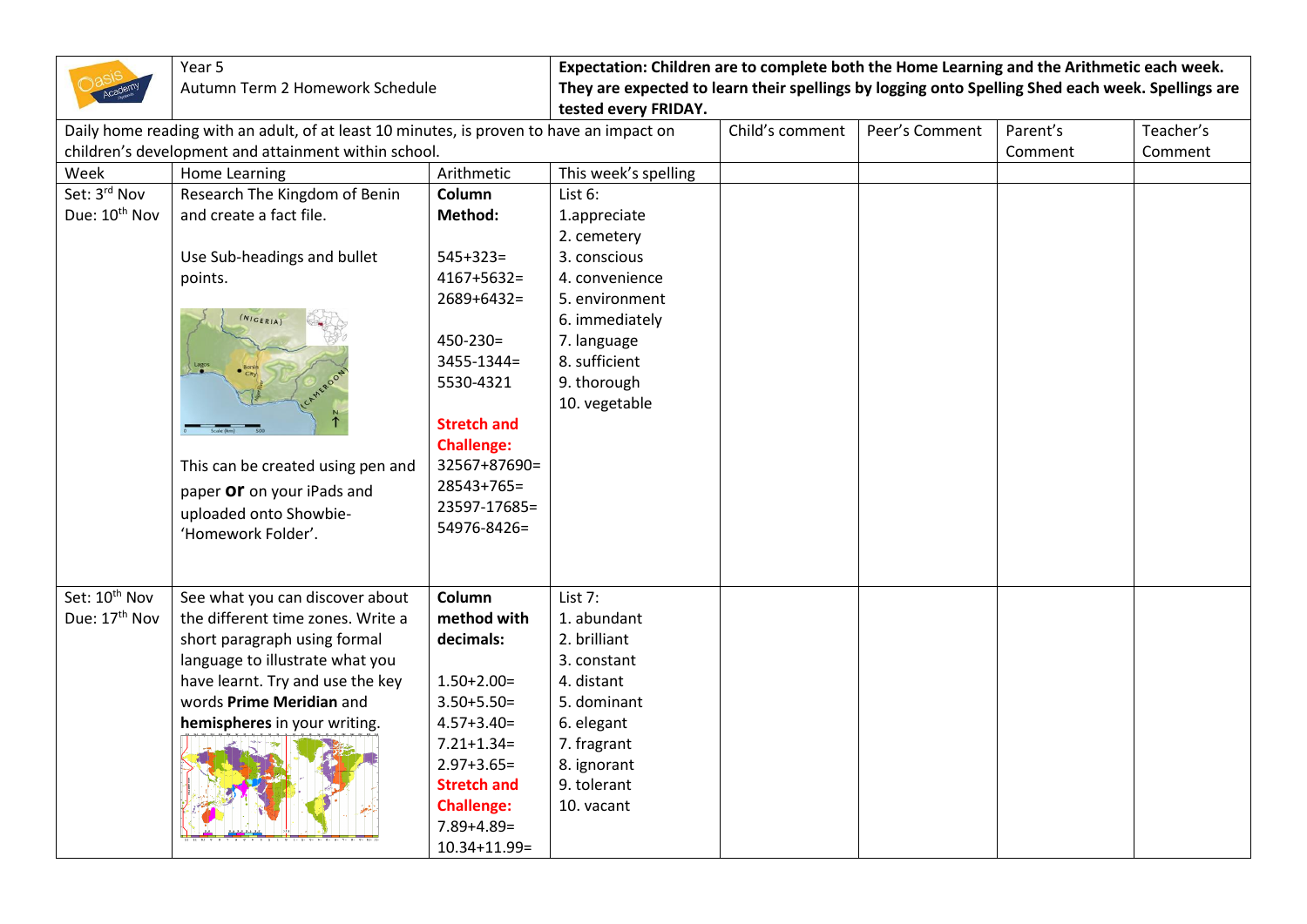|                           |                                   | $21.23 - 5.65 =$       |                   |  |  |
|---------------------------|-----------------------------------|------------------------|-------------------|--|--|
|                           |                                   | $43.76 - 0.99 =$       |                   |  |  |
|                           |                                   |                        |                   |  |  |
|                           |                                   |                        |                   |  |  |
| Set: 17 <sup>th</sup> Nov | <b>Henry Rousseau</b>             | <b>Multiplication:</b> | List 8:           |  |  |
| Due: 24 <sup>th</sup> Nov | Either                            |                        | 1. abundance      |  |  |
|                           | Write a biography about           | $5x10=$                | 2. brilliance     |  |  |
|                           | the famous artist.                | $20x10=$               | 3. elegance       |  |  |
|                           | Recreate one of his               | $8x12=$                | 4. extravagance   |  |  |
|                           | artworks.                         | $30x100=$              | 5. tolerance      |  |  |
|                           |                                   | $25x3=$                | 6. hesitancy      |  |  |
|                           |                                   | $60x6=$                | 7. relevancy      |  |  |
|                           |                                   | $45x4=$                | 8. vacancy        |  |  |
|                           |                                   | <b>Stretch and</b>     | 9. dominancy      |  |  |
|                           |                                   | <b>Challenge:</b>      | 10. abundancy     |  |  |
|                           |                                   | 50x1000=               |                   |  |  |
|                           |                                   | $99x9=$                |                   |  |  |
|                           |                                   | $24x56=$               |                   |  |  |
|                           |                                   | $67x44=$               |                   |  |  |
|                           |                                   |                        |                   |  |  |
| Set: 24 <sup>th</sup> Nov | Research London and create a fact | Use your               | List 9:           |  |  |
| Due: 1st Dec              | file using the headings:          | knowledge of           | 1. innocence      |  |  |
|                           | 1. Landmarks                      | multiplication         | 2. decent         |  |  |
|                           | 2. Language                       | to come up             | 3. frequent       |  |  |
|                           | 3. Transport                      | with your own          | 4. emergent       |  |  |
|                           | 4. Climate                        | worded                 | 5. confidence     |  |  |
|                           |                                   | problems and           | 6. competence     |  |  |
|                           |                                   | solve them.            | 7. transparent    |  |  |
|                           | XX                                |                        | 8. eloquence      |  |  |
|                           |                                   |                        | 9. violent        |  |  |
|                           |                                   |                        | 10. intelligence  |  |  |
|                           |                                   |                        |                   |  |  |
| Set:1st Dec               | Research each of the following    | Division:              | List 10:          |  |  |
| Due: 8 <sup>th</sup> Dec  | planets and list their key        |                        | 1. dependable     |  |  |
|                           | characteristics.                  | 70 divided by          | 2. comfortable    |  |  |
|                           |                                   | $10=$                  | 3. understandable |  |  |
|                           |                                   | 120 divided by         | 4. reasonable     |  |  |
|                           |                                   | $12 =$                 | 5. enjoyable      |  |  |